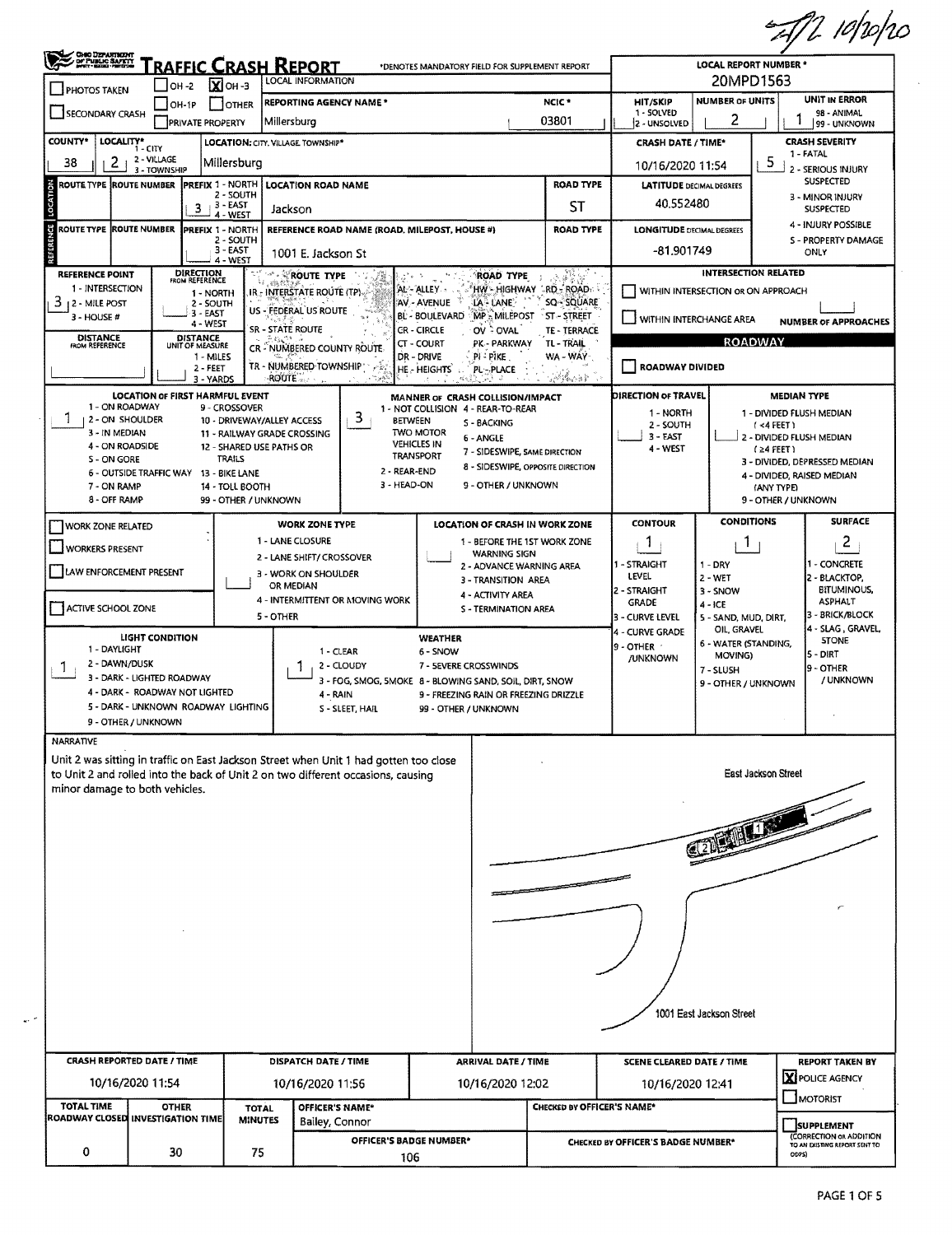|                                   | ONO DIZARTNIRITY<br>OF PUBLIC BAFETY                                                                                    |                                                                        | <b>LOCAL REPORT NUMBER</b>                                                                               |                            |                                                         |                                                      |                                 |                                   |                                                               |  |  |  |  |
|-----------------------------------|-------------------------------------------------------------------------------------------------------------------------|------------------------------------------------------------------------|----------------------------------------------------------------------------------------------------------|----------------------------|---------------------------------------------------------|------------------------------------------------------|---------------------------------|-----------------------------------|---------------------------------------------------------------|--|--|--|--|
|                                   |                                                                                                                         |                                                                        |                                                                                                          |                            |                                                         |                                                      |                                 | 20MPD1563                         |                                                               |  |  |  |  |
| UNIT#                             | OWNER NAME: LAST, FIRST, MIDDLE (CI SAME AS DRIVER)                                                                     |                                                                        | OWNER PHONE:INCLUDE AREA CODE (E) SAME AS DRIVER)                                                        | DAMAGE                     |                                                         |                                                      |                                 |                                   |                                                               |  |  |  |  |
| 1                                 | WH LAND PINC.                                                                                                           |                                                                        | 330-893-2705                                                                                             | <b>DAMAGE SCALE</b>        |                                                         |                                                      |                                 |                                   |                                                               |  |  |  |  |
|                                   | 1 - NONE<br>3 - FUNCTIONAL DAMAGE<br>OWNER ADDRESS: STREET, CITY, STATE, ZIP( E SAME AS DRIVER)<br>4 - DISABLING DAMAGE |                                                                        |                                                                                                          |                            |                                                         |                                                      |                                 |                                   |                                                               |  |  |  |  |
|                                   | 2871 US RT 62, DUNDEE, OH, 44624<br><b>COMMERCIAL CARRIER: NAME, ADDRESS, CITY, STATE, ZIP</b>                          |                                                                        |                                                                                                          |                            |                                                         | COMMERCIAL CARRIER PHONE: INCLUDE AREA CODE          | 2 - MINOR DAMAGE<br>9 - UNKNOWN |                                   |                                                               |  |  |  |  |
|                                   | W H L AND P INC, 2871 US RT 62, DUNDEE, OH, 44624                                                                       |                                                                        |                                                                                                          |                            | 330-893-2705                                            |                                                      | <b>DAMAGED AREA(S)</b>          |                                   |                                                               |  |  |  |  |
|                                   | LP STATE   LICENSE PLATE #                                                                                              |                                                                        | <b>VEHICLE IDENTIFICATION #</b>                                                                          |                            | <b>VEHICLE YEAR</b>                                     | <b>VEHICLE MAKE</b>                                  | INDICATE ALL THAT APPLY         |                                   |                                                               |  |  |  |  |
| OН                                | <b>PWF2252</b>                                                                                                          |                                                                        | 1XKWDB0XX6J132133                                                                                        |                            | 2006                                                    | <b>KENWORTH</b>                                      |                                 |                                   |                                                               |  |  |  |  |
| <b>X</b> INSURANCE                | <b>INSURANCE COMPANY</b>                                                                                                |                                                                        | <b>INSURANCE POLICY #</b>                                                                                |                            | <b>COLOR</b>                                            | <b>VEHICLE MODEL</b>                                 |                                 |                                   |                                                               |  |  |  |  |
|                                   | CINCINNATI                                                                                                              |                                                                        | TE0577471                                                                                                |                            | GRY                                                     | <b>W900</b>                                          |                                 |                                   |                                                               |  |  |  |  |
|                                   | <b>TYPE OF USE</b>                                                                                                      | IN EMERGENCY                                                           | US DOT #<br>2039991                                                                                      |                            | TOWED BY: COMPANY NAME                                  |                                                      |                                 |                                   |                                                               |  |  |  |  |
| XCOMMERCIAL                       | GOVERNMENT                                                                                                              | RESPONSE<br># OCCUPANTS                                                | VEHICLE WEIGHT GVWR/GCWR                                                                                 |                            | <b>HAZARDOUS MATERIAL</b>                               |                                                      |                                 |                                   |                                                               |  |  |  |  |
| <b>INTERLOCK</b><br><b>DEVICE</b> | <b>HIT/SKIP UNIT</b>                                                                                                    |                                                                        | 1 - ≤10K LBS.<br>2 - 10.001 - 26K LBS.                                                                   |                            | <b>IMATERIAL</b><br><b>CLASS #</b><br>RELEASED          | PLACARD ID#                                          |                                 |                                   |                                                               |  |  |  |  |
| <b>EQUIPPED</b>                   |                                                                                                                         |                                                                        | 3 - > 26K LBS.                                                                                           |                            | <b>JPLACARD</b>                                         |                                                      |                                 |                                   |                                                               |  |  |  |  |
|                                   | 1 - PASSENGER CAR<br>2 - PASSENGER VAN                                                                                  | 6 - VAN (9-15 SEATS)<br>7 - MOTORCYCLE 2-WHEELED                       | 12 - GOLF CART<br>13 - SNOWMOBILE                                                                        |                            | 18 - LIMO (LIVERY VEHICLE)<br>19 - BUS (16+ PASSENGERS) | 23 - PEDESTRIAN/SKATER<br>24 - WHEELCHAIR (ANY TYPE) |                                 |                                   |                                                               |  |  |  |  |
| 15                                | (MINIVAN)                                                                                                               | 8 - MOTORCYCLE 3-WHEELED                                               | 14 - SINGLE UNIT<br>20 - OTHER VEHICLE<br><b>TRUCK</b>                                                   |                            |                                                         | 25 - OTHER NON-MOTORIST                              |                                 |                                   |                                                               |  |  |  |  |
|                                   | UNIT TYPE 3 - SPORT UTILITY<br>VEHICLE                                                                                  | 9 - AUTOCYCLE<br>10 - MOPED OR MOTORIZED                               | 15 - SEMI-TRACTOR                                                                                        |                            | 21 - HEAVY EQUIPMENT                                    | 26 - BICYCLE                                         |                                 |                                   |                                                               |  |  |  |  |
|                                   | 4 - PICK UP<br>5 - CARGO VAN                                                                                            | BICYCLE<br>11 - ALL TERRAIN VEHICLE                                    | 16 - FARM EQUIPMENT<br>17 - MOTORHOME                                                                    |                            | 22 - ANIMAL WITH RIDER OR<br>ANIMAL-DRAWN VEHICLE       | 27 - TRAIN<br>99 - UNKNOWN OR HIT/SKIP               |                                 |                                   |                                                               |  |  |  |  |
|                                   | (ATVA/TV)<br># OF TRAILING UNITS                                                                                        |                                                                        |                                                                                                          |                            |                                                         |                                                      |                                 |                                   |                                                               |  |  |  |  |
| VEHICLE                           |                                                                                                                         |                                                                        |                                                                                                          |                            |                                                         |                                                      | 12                              |                                   |                                                               |  |  |  |  |
|                                   | WAS VEHICLE OPERATING IN AUTONOMOUS<br>MODE WHEN CRASH OCCURRED?                                                        | 0                                                                      | 0 - NO AUTOMATION                                                                                        |                            | 3 - CONDITIONAL AUTOMATION 9 - UNKNOWN                  |                                                      |                                 |                                   |                                                               |  |  |  |  |
| ۷                                 |                                                                                                                         |                                                                        | 1 - DRIVER ASSISTANCE<br>- YES 2-NO 9-OTHER/UNKNOWN AUTONOMOUS 2 - PARTIAL AUTOMATION 5- FULL AUTOMATION |                            | 4 - HIGH AUTOMATION                                     |                                                      |                                 |                                   |                                                               |  |  |  |  |
|                                   |                                                                                                                         | MODE LEVEL                                                             |                                                                                                          |                            |                                                         |                                                      |                                 |                                   |                                                               |  |  |  |  |
|                                   | 1 - NONE<br>$2 - TAXI$                                                                                                  | 6 - BUS - CHARTER/TOUR<br>7 - BUS - INTERCITY                          | 11 - FIRE<br>12 - MILITARY                                                                               | 16 - FARM                  | 17 MOWING                                               | 21 - MAIL CARRIER<br>99 - OTHER / UNKNOWN            |                                 |                                   |                                                               |  |  |  |  |
|                                   | 3 - ELECTRONIC RIDE                                                                                                     | <b>B-BUS-SHUTTLE</b>                                                   | 13 - POLICE                                                                                              |                            | 18 - SNOW REMOVAL                                       |                                                      |                                 |                                   |                                                               |  |  |  |  |
| SPECIAL                           | SHARING<br><b>FUNCTION 4 - SCHOOL TRANSPORT</b>                                                                         | 9 - BUS - OTHER<br>10 - AMBULANCE                                      | 14 - PUBLIC UTILITY<br>15 - CONSTRUCTION EQUIP.                                                          |                            | 19 - TOWING<br>20 - SAFETY SERVICE                      |                                                      |                                 |                                   |                                                               |  |  |  |  |
|                                   | 5 - BUS - TRANSIT/COMMUTER                                                                                              |                                                                        |                                                                                                          |                            | PATROL                                                  |                                                      |                                 | 12                                | 12                                                            |  |  |  |  |
| 10                                | 1 - NO CARGO BODY TYPE                                                                                                  | 4 - LOGGING                                                            | 7 - GRAIN/CHIPS/GRAVEL                                                                                   | 11 - DUMP                  |                                                         | 99 - OTHER / UNKNOWN                                 |                                 |                                   |                                                               |  |  |  |  |
| CARGO                             | / NOT APPLICABLE<br>2 - 8US                                                                                             | 5 - INTERMODAL<br><b>CONTAINER CHASSIS</b>                             | 8 - POLE<br>9 - CARGO TANK                                                                               |                            | 12 - CONCRETE MIXER<br>13 - AUTO TRANSPORTER            |                                                      |                                 |                                   | m                                                             |  |  |  |  |
| <b>BODY</b>                       | 3 - VEHICLE TOWING<br>ANOTHER MOTOR VEHICLE                                                                             | 6 - CARGOVAN<br>/ENCLOSED BOX                                          | 10 - FLAT BED                                                                                            |                            | 14 - GARBAGE/REFUSE                                     |                                                      |                                 | 9                                 | ₹<br>9<br>э                                                   |  |  |  |  |
| <b>TYPE</b>                       | 1 - TURN SIGNALS                                                                                                        | 4 - BRAKES                                                             | 7 - WORN OR SLICK TIRES                                                                                  |                            | 9 - MOTOR TROUBLE                                       | 99 - OTHER / UNKNOWN                                 |                                 |                                   | Θ<br>ω                                                        |  |  |  |  |
| <b>VEHICLE</b>                    | 2 - HEAD LAMPS                                                                                                          | 5 - STEERING                                                           | <b>B - TRAILER EQUIPMENT</b>                                                                             |                            | 10 - DISABLED FROM PRIOR                                |                                                      |                                 |                                   |                                                               |  |  |  |  |
| <b>DEFECTS</b>                    | 3 - TAIL LAMPS                                                                                                          | <b>6 - TIRE BLOWOUT</b>                                                | <b>DEFECTIVE</b>                                                                                         |                            | <b>ACCIDENT</b>                                         |                                                      | $\Box$ - NO DAMAGE $[0]$        |                                   | U-UNDERCARRIAGE [ 14 ]                                        |  |  |  |  |
|                                   | 1 - INTERSECTION -                                                                                                      | 4 - MIDBLOCK -                                                         | 7 - SHOULDER/ROADSIDE                                                                                    |                            | 10 - DRIVEWAY ACCESS                                    | 99 - OTHER / UNKNOWN                                 |                                 |                                   |                                                               |  |  |  |  |
| NON-                              | MARKED CROSSWALK<br>2 - INTERSECTION -                                                                                  | MARKED CROSSWALK<br>S - TRAVEL LANE -                                  | <b>8 - SIDEWALK</b>                                                                                      |                            | 11 - SHARED USE PATHS<br><b>OR TRAILS</b>               |                                                      | $\Box$ . TOP [ 13 ]             |                                   | $\Box$ - ALL AREAS [ 15 ]                                     |  |  |  |  |
| MOTORIST<br><b>LOCATION</b>       | UNMARKED CROSSWALK<br>3 - INTERSECTION - OTHER                                                                          | OTHER LOCATION<br>6 - BICYCLE LANE                                     | 9 - MEDIAN/CROSSING<br><b>ISLAND</b>                                                                     |                            | 12 - FIRST RESPONDER<br>AT INCIDENT SCENE               |                                                      |                                 | $\Box$ - UNIT NOT AT SCENE [ 16 ] |                                                               |  |  |  |  |
|                                   | 1 - NON-CONTACT                                                                                                         | 1 - STRAIGHT AHEAD                                                     | 9 - LEAVING TRAFFIC                                                                                      |                            | 15 - WALKING, RUNNING,                                  | 21 - STANDING OUTSIDE                                |                                 | INITIAL POINT OF CONTACT          |                                                               |  |  |  |  |
|                                   | 2 - NON-COLLISION                                                                                                       | 2 - BACKING<br>3 - CHANGING LANES                                      | LANE<br>10 - PARKED                                                                                      |                            | JOGGING, PLAYING<br>16 - WORKING                        | DISABLED VEHICLE<br>99 - OTHER / UNKNOWN             | 0 - NO DAMAGE                   |                                   | <b>14 - UNDERCARRIAGE</b>                                     |  |  |  |  |
|                                   | 3 - STRIKING                                                                                                            | 4 - OVERTAKING/PASSING                                                 | 11 - SLOWING OR STOPPED                                                                                  |                            | 17 - PUSHING VEHICLE                                    |                                                      | 12                              |                                   | 1-12 - REFER TO UNIT 15 - VEHICLE NOT AT SCENE                |  |  |  |  |
| ACTION                            | 4 - STRUCK                                                                                                              | PRE-CRASH 5 - MAKING RIGHT TURN<br><b>ACTIONS 6 - MAKING LEFT TURN</b> | IN TRAFFIC<br>12 - DRIVERLESS                                                                            |                            | 18 - APPROACHING OR<br>LEAVING VEHICLE                  |                                                      | <b>DIAGRAM</b>                  |                                   | 99 - UNKNOWN                                                  |  |  |  |  |
|                                   | 5 - BOTH STRIKING<br>& STRUCK                                                                                           | 7 - MAKING U-TURN<br>8 - ENTERING TRAFFIC                              | 13 - NEGOTIATING A CURVE<br>14 - ENTERING OR CROSSING 20 - OTHER NON-MOTORIST                            |                            | 19 - STANDING                                           |                                                      | 13 - TOP                        |                                   |                                                               |  |  |  |  |
|                                   | 9 - OTHER / UNKNOWN                                                                                                     | LANE                                                                   | SPECIFIED LOCATION                                                                                       |                            |                                                         |                                                      |                                 | TRAFFIC                           |                                                               |  |  |  |  |
|                                   | 1 - NONE<br>2 - FAILURE TO YIELD                                                                                        | /ACDA                                                                  | 8 - FOLLOWING TOO CLOSE 13 - IMPROPER START FROM<br>A PARKED POSITION                                    |                            | 18 - OPERATING DEFECTIVE<br>EQUIPMENT                   | 23 - OPENING DOOR INTO<br><b>ROADWAY</b>             | <b>TRAFFICWAY FLOW</b>          |                                   | <b>TRAFFIC CONTROL</b>                                        |  |  |  |  |
|                                   | 3 - RAN RED LIGHT                                                                                                       | 9 - IMPROPER LANE<br>CHANGE                                            | 14 - STOPPED OR PARKED<br><b>ILLEGALLY</b>                                                               |                            | 19 - LOAD SHIFTING<br>/FALLING/SPILLING                 | 99 - OTHER IMPROPER<br><b>ACTION</b>                 | 1 - ONE-WAY<br>Z - TWO-WAY      | 2 - SIGNAL                        | 1 - ROUNDABOUT 4 - STOP SIGN<br>5 - YIELD SIGN                |  |  |  |  |
| 8                                 | 4 - RAN STOP SIGN<br>S - UNSAFE SPEED                                                                                   | 10 - IMPROPER PASSING                                                  | 15 - SWERVING TO AVOID                                                                                   |                            | 20 - IMPROPER CROSSING                                  |                                                      | 2                               | 6<br>3 - FLASHER                  | 6 - NO CONTROL                                                |  |  |  |  |
| S S                               | CONTRIBUTING 6 - IMPROPER TURN<br>CIRCUMSTANCES 7 - LEFT OF CENTER                                                      | 11 - DROVE OFF ROAD<br>12 - IMPROPER BACKING                           | 16 - WRONG WAY<br>17 - VISION OBSTRUCTION                                                                |                            | 21 - LYING IN ROADWAY<br>22 - NOT DISCERNIBLE           |                                                      | # OF THROUGH LANES              |                                   | <b>RAIL GRADE CROSSING</b>                                    |  |  |  |  |
| þ.                                |                                                                                                                         |                                                                        |                                                                                                          |                            |                                                         |                                                      | ON ROAD                         |                                   | 1 - NOT INVLOVED                                              |  |  |  |  |
| w<br><b>SEOUENCE OF EVENTS</b>    | <b>Kilton and A</b>                                                                                                     |                                                                        |                                                                                                          |                            | a maritim a dan dengan                                  | . . <del>.</del>                                     | 2                               |                                   | 2 - INVOLVED-ACTIVE CROSSING<br>3 - INVOLVED-PASSIVE CROSSING |  |  |  |  |
| 20                                | 1 - OVERTURN/ROLLOVER<br>2 - FIRE/EXPLOSION                                                                             | 7 - SEPARATION OF UNITS<br><b>8 - RAN OFF ROAD RIGHT</b>               | 12 - DOWNHILL RUNAWAY<br>13 - OTHER NON-COLUSION 20 - MOTOR VEHICLE IN                                   |                            | 19 - ANIMAL -OTHER                                      | 23 - STRUCK BY FALLING,<br>SHIFTING CARGO OR         |                                 |                                   |                                                               |  |  |  |  |
|                                   | 3 - IMMERSION                                                                                                           | 9 - RAN OFF ROAD LEFT                                                  | 14 - PEDESTRIAN                                                                                          |                            | <b>TRANSPORT</b>                                        | ANYTHING SET IN                                      |                                 | UNIT / NON-MOTORIST DIRECTION     |                                                               |  |  |  |  |
|                                   | 4 - JACKKNIFE<br>5 - CARGO / EQUIPMENT                                                                                  | 10 - CROSS MEDIAN<br>11 - CROSS CENTERLINE -                           | 15 - PEDALCYCLE<br>16 - RAILWAY VEHICLE                                                                  |                            | 21 - PARKED MOTOR<br><b>VEHICLE</b>                     | <b>MOTION BY A MOTOR</b><br>VEHICLE                  |                                 | 1 - NORTH<br>2 - SOUTH            | <b>S - NORTHEAST</b><br><b>6 - NORTHWEST</b>                  |  |  |  |  |
|                                   | <b>LOSS OR SHIFT</b>                                                                                                    | OPPOSITE DIRECTION<br>OF TRAVEL                                        | 17 - ANIMAL - FARM                                                                                       |                            | 22 - WORK ZONE<br>MAINTENANCE                           | 24 - OTHER MOVABLE<br>OBJECT                         |                                 | 3 - EAST                          | 7 - SOUTHEAST                                                 |  |  |  |  |
| з                                 | <b>6 - EQUIPMENT FAILURE</b><br><b>Channel May 1980 Line Art Art Communication</b>                                      |                                                                        | 18 - ANIMAL - DEER                                                                                       |                            | EQUIPMENT<br>e ingen                                    |                                                      | $F_{ROM}$ $3$<br>TO L           | 4 - WEST                          | <b>8 - SOUTHWEST</b><br>9 - OTHER / UNKNOWN                   |  |  |  |  |
|                                   | <b>COLUMN TO A PERSONAL</b><br>25 - IMPACT ATTENUATOR 31 - GUARDRAIL END                                                | adamin'ilay kaominina dia 4.                                           | _______COLLISION_WITH_FIXED_OBJECT_-_STRUCK____________<br>38 - OVERHEAD SIGN POST                       |                            | 45 - EMBANKMENT                                         | an nim minonisodikasinin<br>52 - BUILDING            |                                 |                                   |                                                               |  |  |  |  |
|                                   | / CRASH CUSHION<br>26 - BRIDGE OVERHEAD                                                                                 | 32 - PORTABLE BARRIER<br>33 - MEDIAN CABLE BARRIER                     | 39 - LIGHT / LUMINARIES<br><b>SUPPORT</b>                                                                | 46 - FENCE<br>47 - MAILBOX |                                                         | <b>S3 - TUNNEL</b><br>54 - OTHER FIXED               | UNIT SPEED                      |                                   | DETECTED SPEED                                                |  |  |  |  |
|                                   | <b>STRUCTURE</b><br>27 - BRIDGE PIER OR                                                                                 | 34 - MEDIAN GUARDRAIL<br>BARRIER                                       | 40 - UTILITY POLE<br>41 - OTHER POST, POLE                                                               | <b>48 - TREE</b>           | 49 - FIRE HYDRANT                                       | OBJECT<br>99 - OTHER / UNKNOWN                       |                                 |                                   | 1 - STATED / ESTIMATED SPEED                                  |  |  |  |  |
|                                   | <b>ABUTMENT</b>                                                                                                         | 35 - MEDIAN CONCRETE                                                   | OR SUPPORT                                                                                               |                            | 50 - WORK ZONE<br>MAINTENANCE                           |                                                      | 5                               |                                   |                                                               |  |  |  |  |
|                                   | 28 - BRIDGE PARAPET<br>29 - BRIDGE RAIL                                                                                 | <b>BARRIER</b><br>36 - MEDIAN OTHER BARRIER                            | 42 - CLILVERT<br>43 - CURB                                                                               |                            | <b>EQUIPMENT</b>                                        |                                                      | POSTED SPEED                    | Ŧ                                 | 2 - CALCULATED / EDR                                          |  |  |  |  |
|                                   | 30 - GUARDRAIL FACE                                                                                                     | 37 - TRAFFIC SIGN POST                                                 | 44 - DITCH                                                                                               | <b>51 - WALL</b>           |                                                         |                                                      |                                 |                                   | 3 - UNDETERMINED                                              |  |  |  |  |
|                                   | <b>FIRST HARMFUL EVENT</b>                                                                                              | Ŧ                                                                      | MOST HARMFUL EVENT                                                                                       |                            |                                                         |                                                      | 45                              |                                   |                                                               |  |  |  |  |

 $\sim 10^{11}$  km  $^{-1}$  km  $^{-1}$ 

 $\bar{ }$ 

 $\sim 100$ 

 $\bar{\mathbf{v}}$  as

. L

 $\sim$  $\sim$   $\sim$   $\mathbf{r}_{\text{max}}$  and  $\mathbf{r}_{\text{max}}$ 

 $\sim$  .  $\sim$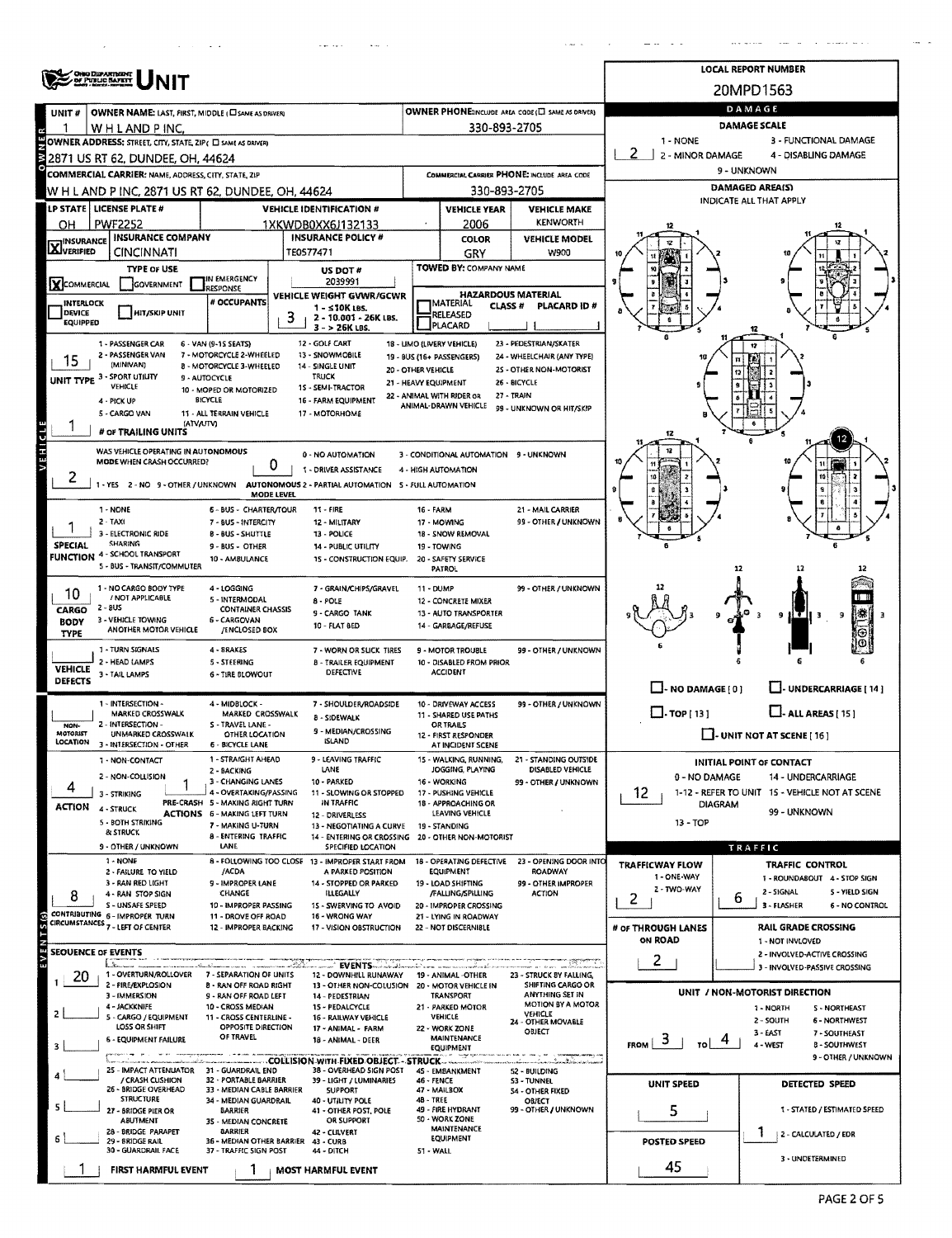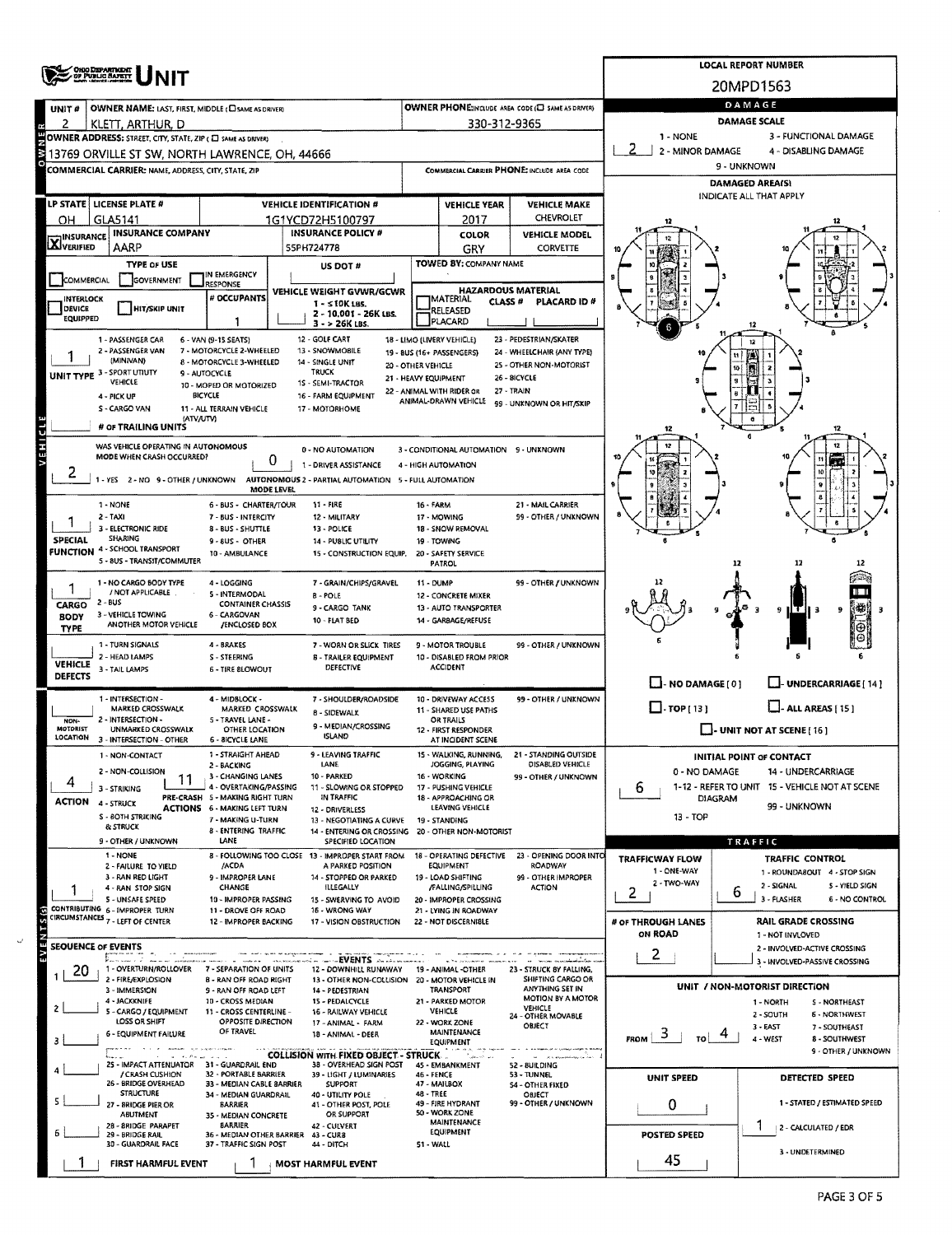|                                                    | <b>WEEFERE MOTORIST / NON-MOTORIST</b>                                                                                    |                                                                     |                                   |                 |                                                                |                                                         |                                                 |                     | <b>LOCAL REPORT NUMBER</b>                                |                                                                 |                                                                   |                                                    |                     |                          |                                                   |                           |  |
|----------------------------------------------------|---------------------------------------------------------------------------------------------------------------------------|---------------------------------------------------------------------|-----------------------------------|-----------------|----------------------------------------------------------------|---------------------------------------------------------|-------------------------------------------------|---------------------|-----------------------------------------------------------|-----------------------------------------------------------------|-------------------------------------------------------------------|----------------------------------------------------|---------------------|--------------------------|---------------------------------------------------|---------------------------|--|
| UNIT #                                             | NAME: LAST, FIRST, MIDDLE                                                                                                 |                                                                     |                                   |                 |                                                                |                                                         |                                                 |                     |                                                           | 20MPD1563<br>DATE OF BIRTH<br>AGE<br><b>GENDER</b>              |                                                                   |                                                    |                     |                          |                                                   |                           |  |
|                                                    | GRASSBAUGH, BRANDON, MILES                                                                                                |                                                                     |                                   |                 |                                                                |                                                         |                                                 |                     |                                                           |                                                                 |                                                                   |                                                    |                     |                          |                                                   |                           |  |
|                                                    |                                                                                                                           | <b>ADDRESS: STREET, CITY, STATE, ZIP</b>                            |                                   |                 |                                                                |                                                         |                                                 |                     |                                                           |                                                                 | 07/01/1991<br>29<br>м<br><b>CONTACT PHONE - INCLUDE AREA CODE</b> |                                                    |                     |                          |                                                   |                           |  |
| OTORIST / NON-MOTOR                                |                                                                                                                           | 13698 SR 520 , GLENMONT, OH, 44628                                  |                                   |                 |                                                                |                                                         |                                                 |                     |                                                           |                                                                 | 330-473-9574                                                      |                                                    |                     |                          |                                                   |                           |  |
|                                                    | SAFETY EQUIPMENT<br><b>INJURIES INJURED</b><br><b>EMS AGENCY (NAME)</b><br>INJURED TAKEN TO: MEDICAL FACILITY (NAME CITY) |                                                                     |                                   |                 |                                                                |                                                         |                                                 |                     |                                                           |                                                                 |                                                                   | <b>SEATING</b>                                     |                     | <b>AIR BAG USAGE</b>     | <b>EJECTION</b>                                   | <b>TRAPPEO</b>            |  |
| 5                                                  | <b>TAKEN</b><br>BV<br>11                                                                                                  |                                                                     |                                   |                 |                                                                |                                                         |                                                 |                     | <b>USED</b><br>4                                          | <b>DOT-COMPLIANT</b><br>POSITION<br><sup>I</sup> MC HELMET<br>1 |                                                                   |                                                    |                     |                          |                                                   | 1                         |  |
|                                                    |                                                                                                                           | OL STATE OPERATOR LICENSE NUMBER                                    |                                   |                 |                                                                | OFFENSE CHARGED                                         |                                                 | LOCAL               | OFFENSE DESCRIPTION                                       |                                                                 |                                                                   |                                                    |                     | <b>CITATION NUMBER</b>   |                                                   |                           |  |
| OН                                                 |                                                                                                                           | TE788486<br>333.03A                                                 |                                   |                 |                                                                |                                                         |                                                 | CODE<br>$\mathbf x$ | <b>ACDA</b>                                               |                                                                 |                                                                   |                                                    | <b>Y9H785E</b>      |                          |                                                   |                           |  |
| OL CLASS                                           | <b>ENDORSEMENT</b><br><b>RESTRICTION SELECT UP TO 3</b><br><b>DRIVER</b>                                                  |                                                                     |                                   |                 | ALCOHOL / DRUG SUSPECTED                                       |                                                         |                                                 | <b>CONDITION</b>    | <b>ALCOHOL TEST</b>                                       |                                                                 |                                                                   |                                                    | <b>DRUG TEST(S)</b> |                          |                                                   |                           |  |
|                                                    | <b>DISTRACTED</b>                                                                                                         |                                                                     |                                   |                 | ALCOHOL<br><b>MARUUANA</b>                                     |                                                         |                                                 |                     | <b>STATUS</b>                                             | <b>TYPE</b>                                                     | VALUE                                                             | <b>STATUS</b>                                      | <b>TYPE</b>         |                          | RESULTS SELECT UP TO 4                            |                           |  |
| 4                                                  |                                                                                                                           | BY<br><b>OTHER DRUG</b>                                             |                                   |                 |                                                                |                                                         |                                                 |                     | 1                                                         | 1                                                               | 1                                                                 |                                                    | 1                   | 1                        |                                                   |                           |  |
| UNIT <sup>#</sup>                                  |                                                                                                                           | NAME: LAST, FIRST, MIDDLE                                           |                                   |                 |                                                                |                                                         |                                                 |                     |                                                           |                                                                 |                                                                   | DATE OF BIRTH                                      |                     |                          | <b>AGE</b>                                        | <b>GENDER</b>             |  |
| 2                                                  | KLETT, ARTHUR, D                                                                                                          |                                                                     |                                   |                 |                                                                |                                                         |                                                 |                     |                                                           |                                                                 |                                                                   | 05/24/1949                                         |                     |                          | 71                                                | м                         |  |
|                                                    | <b>ADDRESS: STREET, CITY, STATE, ZIP</b>                                                                                  |                                                                     |                                   |                 |                                                                |                                                         |                                                 |                     |                                                           |                                                                 |                                                                   | <b>CONTACT PHONE - INCLUDE AREA CODE</b>           |                     |                          |                                                   |                           |  |
|                                                    |                                                                                                                           | 13769 ORVILLE ST SW, NORTH LAWRENCE, OH, 44666                      |                                   |                 |                                                                |                                                         |                                                 |                     |                                                           |                                                                 | 330-312-9365                                                      |                                                    |                     |                          |                                                   |                           |  |
| 5                                                  | INJURIES IINJURED<br><b>TAKEN</b><br>BY<br>$\Box$                                                                         | <b>EMS AGENCY (NAME)</b>                                            |                                   |                 |                                                                |                                                         | INJURED TAKEN TO: MEDICAL FACILITY (NAME, CITY) |                     | <b>SAFETY EQUIPMENT</b><br>USED<br>4                      |                                                                 | <b>DOT-COMPLIANT</b><br><b>IMC HELMET</b>                         | <b>SEATING</b><br>POSITION                         |                     | 1                        | AIR BAG USAGE EJECTION                            | TRAPPED<br>1.             |  |
|                                                    |                                                                                                                           | OL STATE OPERATOR LICENSE NUMBER                                    |                                   |                 |                                                                | OFFENSE CHARGED                                         |                                                 | LOCAL               | OFFENSE DESCRIPTION                                       |                                                                 |                                                                   |                                                    |                     | <b>CITATION NUMBER</b>   |                                                   |                           |  |
| OН                                                 | RR342018                                                                                                                  |                                                                     |                                   |                 |                                                                |                                                         |                                                 | CODE                |                                                           |                                                                 |                                                                   |                                                    |                     |                          |                                                   |                           |  |
| OL CLASS                                           | <b>ENDORSEMENT</b>                                                                                                        |                                                                     | <b>RESTRICTION SELECT UP TO 3</b> |                 | <b>DRIVER</b>                                                  |                                                         | ALCOHOL / DRUG SUSPECTED                        |                     | <b>CONDITION</b>                                          |                                                                 | <b>ALCOHOL TEST</b>                                               |                                                    |                     |                          | DRUG TEST(S)                                      |                           |  |
| 4                                                  |                                                                                                                           |                                                                     |                                   | BY              | DISTRACTED                                                     | ALCOHOL                                                 | MARIJUANA                                       |                     |                                                           | <b>STATUS</b>                                                   | <b>TYPE</b>                                                       | VALUE                                              | <b>STATUS</b>       | TYPE                     |                                                   | RESULTS SELECT UP TO 4    |  |
|                                                    |                                                                                                                           |                                                                     |                                   |                 |                                                                |                                                         | <b>OTHER DRUG</b>                               |                     | 1                                                         | 1                                                               |                                                                   |                                                    |                     | 1                        |                                                   |                           |  |
| UNIT <sup>#</sup>                                  |                                                                                                                           | <b>NAME: LAST, FIRST, MIDDLE</b>                                    |                                   |                 |                                                                |                                                         |                                                 |                     |                                                           |                                                                 |                                                                   | DATE OF BIRTH                                      |                     |                          | AGE                                               | <b>GENDER</b>             |  |
|                                                    |                                                                                                                           |                                                                     |                                   |                 |                                                                |                                                         |                                                 |                     |                                                           |                                                                 |                                                                   |                                                    |                     |                          |                                                   |                           |  |
|                                                    | <b>ADDRESS: STREET, CITY, STATE, ZIP</b>                                                                                  |                                                                     |                                   |                 |                                                                |                                                         |                                                 |                     |                                                           |                                                                 |                                                                   | <b>CONTACT PHONE - INCLUDE AREA CODE</b>           |                     |                          |                                                   |                           |  |
|                                                    |                                                                                                                           |                                                                     |                                   |                 |                                                                |                                                         |                                                 |                     | <b>SAFETY EQUIPMENT</b>                                   |                                                                 |                                                                   | <b>SEATING</b>                                     |                     |                          | AIR BAG USAGE EJECTION                            | <b>TRAPPED</b>            |  |
|                                                    | INJURIES (INJURED<br><b>EMS AGENCY (NAME)</b><br><b>TAKEN</b><br>BY                                                       |                                                                     |                                   |                 | INJURED TAKEN TO: MEDICAL FACILITY (NAME, CITY)<br><b>USED</b> |                                                         |                                                 |                     | DOT-COMPUANT<br>POSITION<br><b>IMC HELMET</b>             |                                                                 |                                                                   |                                                    |                     |                          |                                                   |                           |  |
|                                                    |                                                                                                                           | OL STATE OPERATOR LICENSE NUMBER                                    |                                   |                 |                                                                | LOCAL<br>OFFENSE CHARGED<br>OFFENSE DESCRIPTION         |                                                 |                     |                                                           |                                                                 |                                                                   |                                                    |                     |                          | <b>CITATION NUMBER</b>                            |                           |  |
|                                                    |                                                                                                                           |                                                                     |                                   |                 |                                                                |                                                         |                                                 | <b>CODE</b>         |                                                           |                                                                 |                                                                   |                                                    |                     |                          |                                                   |                           |  |
| OL CLASS                                           | <b>ENDORSEMENT</b>                                                                                                        |                                                                     | <b>RESTRICTION SELECT UP TO 3</b> |                 | <b>DRIVER</b>                                                  |                                                         |                                                 |                     | <b>CONDITION</b>                                          |                                                                 | <b>ALCOHOL TEST</b>                                               |                                                    |                     | DRUG TEST(S)             |                                                   |                           |  |
|                                                    |                                                                                                                           |                                                                     |                                   |                 | <b>DISTRACTED</b>                                              | ALCOHOL / DRUG SUSPECTED<br>ALCOHOL<br><b>MARIJUANA</b> |                                                 |                     |                                                           | <b>STATUS</b>                                                   | TYPE                                                              | VALUE                                              | <b>STATUS</b>       | TYPE                     |                                                   | RESULTS SELECT UP TO 4    |  |
|                                                    |                                                                                                                           |                                                                     |                                   | BY              |                                                                |                                                         | <b>OTHER DRUG</b>                               |                     |                                                           |                                                                 |                                                                   |                                                    |                     |                          |                                                   |                           |  |
|                                                    | <b>INJURIES</b>                                                                                                           |                                                                     | <b>SEATING POSITION</b>           |                 | AIR RAG                                                        |                                                         | OF CLASS                                        |                     | OL RESTRICTION(S) DRIVER DISTRACTION                      |                                                                 |                                                                   |                                                    |                     |                          | <b>TEST STATHS</b>                                |                           |  |
| 1 - FATAL<br>2 - SUSPECTED SERIOUS                 |                                                                                                                           | FRONT - LEFT SIDE<br>(MOTORCYCLE DRIVER)                            |                                   |                 | NOT DEPLOYED<br>2 DEPLOYED FRONT                               |                                                         | I - CLASS A                                     |                     | - ALCOHOL INTERLOCK<br><b>DEVICE</b>                      |                                                                 |                                                                   | NOT DISTRACTED.<br>2 MANUALLY OPERATING AN         |                     |                          | 1. NONE GIVEN<br>2 - TEST REFUSED                 |                           |  |
| <b>INJURY</b>                                      |                                                                                                                           | 2 FRONT MIDDLE<br>3 - FRONT - RIGHT SIDE                            |                                   |                 | 3 - DEPLOYED SIDE<br>4 - DEPLOYED BOTH                         |                                                         | 2 - CLASS B                                     |                     | : CDL'INTRASTATE ONLY<br>12<br>- CORRECTIVE LENSES<br>13  |                                                                 |                                                                   | ELECTRONIC<br>COMMUNICATION DEVICE                 |                     |                          | 3 - TEST GIVEN,                                   | CONTAMINATED SAMPLE.      |  |
| 3'- SUSPECTED MINOR<br>INJURY                      |                                                                                                                           | 4 - SECOND - LEFT SIDE                                              | (MOTORCYCLE PASSENGER)            |                 | FRONT/SIDE.<br>5 - NOT APPLICABLE'                             |                                                         | 3.- CLASS C<br>4 - REGULAR CLASS                |                     | - FARM WAIVER<br><b>EXCEPT CLASS A BUS</b>                |                                                                 |                                                                   | (TEXTING, TYPING,<br><b>DIALING</b> I              |                     |                          | / UNUSABLE<br>4 - TEST GIVEN,                     |                           |  |
| - POSSIBLE INJURY<br><b>S - NO APPARENT INJURY</b> |                                                                                                                           | <b>is - SECOND - MIDDLE</b><br>6-SECOND - RIGHT SIDE                |                                   |                 | -9 - DEPLOYMENT UNKNÖWN                                        |                                                         | $(OHIO = D)$                                    |                     | 6 - EXCEPT CLASS A<br>& CLASS B BUS                       |                                                                 |                                                                   | TALKING ON HANDS-FREE<br>COMMUNICATION DEVICE      |                     |                          | RESULTS KNOWN -                                   |                           |  |
|                                                    |                                                                                                                           | 17 : THIRD's LEFT SIDE.                                             |                                   |                 | <b>EJECTION</b>                                                |                                                         | 5 - M/C MOPED ONLY<br>6 - NO VALID OL           |                     | <b>EXCEPT TRACTOR-TRAILER</b><br>8 - INTERMEDIATE LICENSE |                                                                 |                                                                   | TALKING ON HAND-HELD.<br>COMMUNICATION DEVICE      |                     |                          | 5 - TEST GIVEN,<br>RESULTS UNKNOWN                |                           |  |
|                                                    | INJURIES TAKEN BY                                                                                                         | (MOTORCYCLE SIDE CAR)<br>8 - THIRD - MIDDLE                         |                                   | 1 - NOT EJECTED |                                                                |                                                         |                                                 |                     | <b>RESTRICTIONS</b><br>- LEARNER'S PERMIT                 |                                                                 |                                                                   | OTHER ACTIVITY WITH AN<br>ELECTRONIC DEVICE        |                     |                          |                                                   | <b>ALCOHOL TEST TYPE</b>  |  |
| 1 - NOT TRANSPORTED<br><b>/TREATED AT SCENE</b>    |                                                                                                                           | 9 - THIRD - RIGHT SIDE<br>10 - SLEEPER SECTION                      |                                   |                 | 2 - PARTIALLY EJECTED<br>3 - TOTALLY EJECTED                   |                                                         | OL ENDORSEMENT                                  |                     | <b>RESTRICTIONS</b><br>10 - LIMITED TO DAYLIGHT           |                                                                 |                                                                   | 6 - PASSENGER<br>7 - OTHER DISTRACTION.            |                     | 1 - NONE<br>‡2 - BLOOD   |                                                   |                           |  |
| $2 - EMS$                                          |                                                                                                                           | OF TRUCK CAB<br>11 - PASSENGER IN                                   |                                   |                 | 4 - NOT APPLICABLE                                             |                                                         | H - HAZMAT<br>M - MOTORCYCLE                    |                     | <b>ONLY</b>                                               |                                                                 |                                                                   | INSIDE THE VEHICLE<br>8 - OTHER DISTRACTION        |                     | ∫3 - URINE<br>4 - BREATH |                                                   |                           |  |
| 3 - POLICE.                                        |                                                                                                                           |                                                                     | OTHER ENCLOSED CARGO              | I - NOT TRAPPED | TRAPPED                                                        |                                                         | <b>P - PASSENGER</b>                            |                     | <b>11 - UMITED TO EMPLOYMENT</b><br>12 - LIMITED - OTHER  |                                                                 |                                                                   | OUTSIDE THE VEHICLE                                |                     | :5 - OTHER               |                                                   |                           |  |
| 9 - OTHER / UNKNOWN                                |                                                                                                                           | AREA (NON-TRAIUNG UNIT,<br>BUS, PICK-UP WITH CAP)<br>- PASSENGER IN |                                   |                 | 2 - EXTRICATED BY<br>MECHANICAL MEANS                          |                                                         | N - TANKER                                      |                     | 13 - MECHANICAL DEVICES<br>(SPECIAL BRAKES, HAND          |                                                                 |                                                                   | 9 - OTHER / UNKNOWN<br>CONDITION                   |                     | 1 - NONE                 | <b>DRUG TEST TYPE</b>                             |                           |  |
|                                                    | <b>SAFETY EQUIPMENT</b>                                                                                                   |                                                                     | UNENCLOSED CARGO AREA             | FREED BY        |                                                                |                                                         | Q - MOTOR SCODTER<br>- THREE WHEEL              |                     | CONTROLS, OR OTHER<br>ADAPTIVE DEVICES)                   |                                                                 |                                                                   | APPARENTLY NORMAL <sup>®</sup>                     |                     | 22-8LOOD                 |                                                   |                           |  |
| 1 - NONE USED<br>2 - SHOULDER BELT ONLY            |                                                                                                                           | 13. TRAILING UNIT<br>14 - RIDING ON VEHICLE                         |                                   |                 | NON-MECHANICAL MEANS                                           |                                                         | <b>MOTORCYCLE</b>                               |                     | - MILITARY VEHICLES ONLY<br><b>15 - MOTOR VEHICLES</b>    |                                                                 |                                                                   | 2 - PHYSICAL IMPAIRMENT<br>3 - EMOTIONAL (E.G.,    |                     | ∫3≒ URINE<br>4 - OTHER   |                                                   | E 76.                     |  |
| <b>USED</b><br>3 - LAP BELT ONLY USED.             |                                                                                                                           | EXTERIOR<br>(NON-TRAILING UNIT)                                     |                                   |                 |                                                                |                                                         | S - SCHOOL BUS<br>T - DOUBLE & TRIPLE           |                     | WITHOUT AIR BRAKES<br>16 - OUTSIDE MIRROR                 |                                                                 |                                                                   | DEPRESSED, ANGRY,<br>DISTURBED)                    |                     |                          |                                                   | <b>DRUG TEST RESULT(S</b> |  |
| 4 - SHOULDER & LAP BELT<br><b>USED</b>             |                                                                                                                           | 1S - NON-MOTORIST<br>99 - OTHER / UNKNOWN                           |                                   |                 |                                                                |                                                         | <b>TRAILERS:</b>                                |                     | (17 - PROSTHETIC AID<br>18 - OTHER                        |                                                                 | 4 - ILLNESS                                                       | 5 - FELL ASLEEP, FAINTED,                          |                     |                          | š1 - AMPHETAMINES,<br>2 - BARBITURATES.           |                           |  |
| - FORWARD FACING                                   | 5 - CHILD RESTRAINT SYSTEM                                                                                                |                                                                     |                                   |                 |                                                                |                                                         | X – TANKER / HAZMAT                             |                     |                                                           |                                                                 |                                                                   | FATIGUED, ETC.<br><b>6 AUNDER THE INFLUENCE OF</b> |                     |                          | 3 - BENZODIAZEPINES                               |                           |  |
|                                                    | 6 - CHILD RESTRAINT SYSTEM                                                                                                |                                                                     |                                   |                 |                                                                |                                                         | <b>GENDER</b>                                   |                     |                                                           |                                                                 |                                                                   | MEDICATIONS / DRUGS /                              |                     |                          | 4 - CANNABINOIDS"<br>$15 - COCAINE \rightarrow 2$ |                           |  |
| - REAR FACING<br>7 - BOOSTER SEAT.                 |                                                                                                                           |                                                                     |                                   |                 |                                                                |                                                         | F - FEMALE                                      |                     |                                                           |                                                                 |                                                                   | <b>ALCOHOL</b><br>9 OTHER / UNKNOWN                |                     | 7 OTHER                  | 6 - OPIATES / OPIOIDS                             |                           |  |
| 8 - HELMET USED                                    | 9 - PROTECTIVE PADS USED                                                                                                  |                                                                     |                                   |                 |                                                                |                                                         | ¦M - MALE √ `§<br>U - OTHER AUNKNOWN            |                     |                                                           |                                                                 |                                                                   |                                                    |                     |                          | <b>8 - NEGATIVE RESULTS</b>                       |                           |  |
| (ELBOWS, KNEES, ETC)<br>10 - REFLECTIVE CLOTHING   |                                                                                                                           |                                                                     |                                   |                 |                                                                |                                                         |                                                 |                     |                                                           |                                                                 |                                                                   |                                                    |                     |                          |                                                   |                           |  |
| <b>/BICYCLE ONLY 3 1.</b>                          | 11 - LIGHTING - PEDESTRIAN                                                                                                |                                                                     |                                   |                 |                                                                |                                                         | <b>Setting</b>                                  |                     |                                                           |                                                                 |                                                                   |                                                    |                     |                          |                                                   |                           |  |
| 99 - OTHER / UNKNOWN                               |                                                                                                                           |                                                                     |                                   |                 |                                                                |                                                         |                                                 |                     |                                                           |                                                                 |                                                                   |                                                    |                     |                          |                                                   |                           |  |